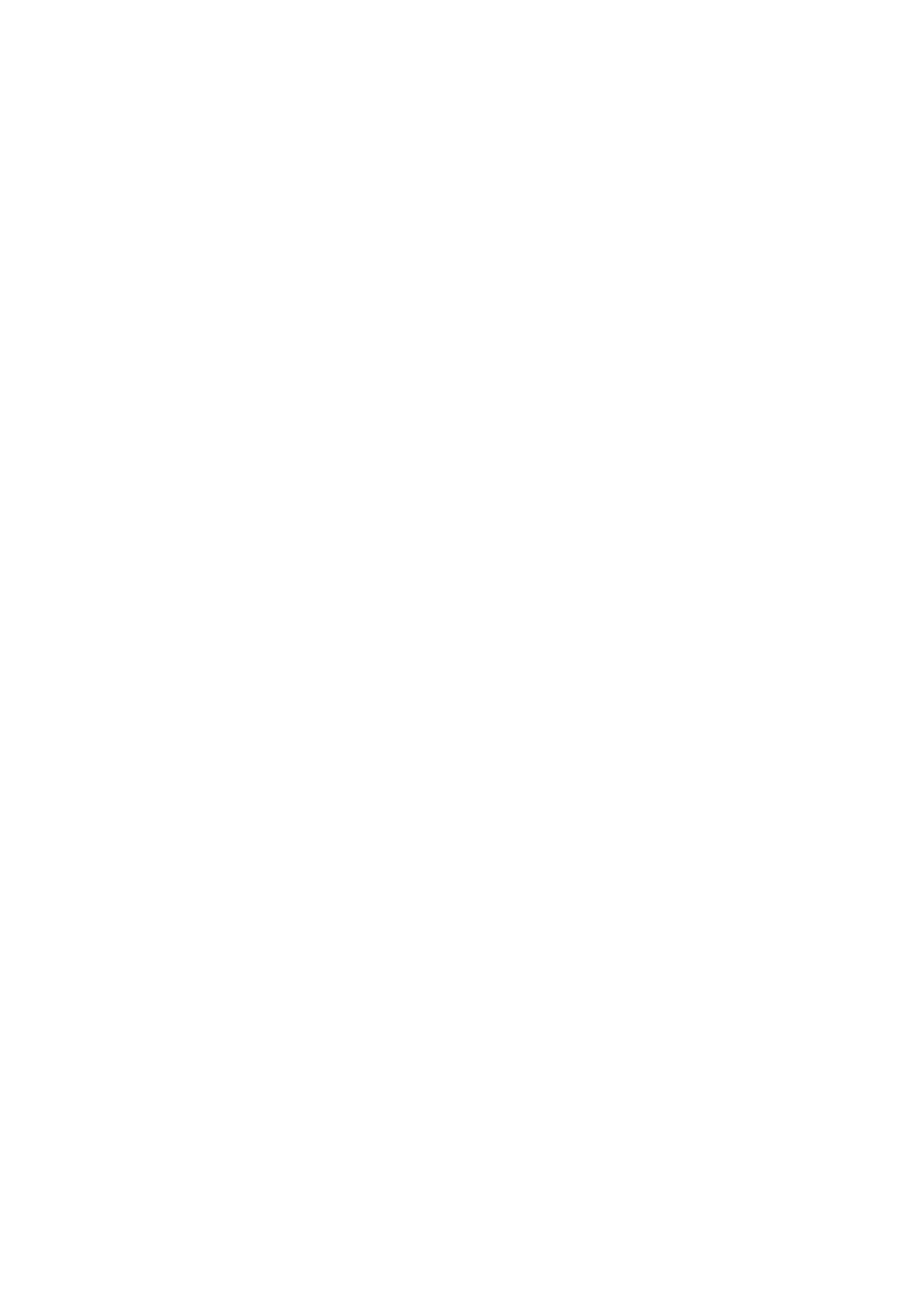### 1 Introduction: Looking for the Seeds of Change

This paper tires to identify the types of East Asians who are "against the current" with the data made available by the Asian Barometer Survey (ABS). By "against the current," we mean the kind of attitude that favors the development model of a certain country or approves of its influence in East Asia when the attitude holder actually predicts the other one to enjoy the most influence in the near future.

Why is it important to know who these people are? First of all, they constitute the micro-foundation of a country's real soft power. When one chooses the model of a country he or she regards as East Asia's future leader, it is difficult to know whether it is chosen for its hard or soft power. Focusing on the "against the current" attitude holders, however, allows us to separate the effects of hard and soft powers apart. Second, in the context of the hotly-debated diffusion of China's development model– often characterized by a combination of a market economy and an authoritarian government – (Ambrosio, 2010), identifying the features of these "recalcitrants" helps us understand, in addition to the more macro-level factors in geopolitics or international economy, at the individual level, who will be welcoming the Beijing consensus vis-a-vis the Washington consensus. Third, against the background of the Sino-US competition for influence in East Asia as well as other parts of the world, answering the question specified above also help us assess the state of the US soft power as opposed to China's in East Asia.

The way our research question is posed differs substantially from those broached in the literature. While China's promotion of its own soft power – e.g., the establishment of the Confucius Institutes worldwide and the harmonious world campaign – has received lots of scholarly attention, the works that are based on solid and scientific survey evidence are in fact rare. Within this small section of the literature, the reports published by the Chicago Council on Global Affairs in collaboration with the East Asian Institute (EAI) in both 2008 and 2009 1 conclude that "China still lags the United States in Soft Power in Asia" with the survey data collected in mainland China, Japan, South Korea, Vietnam, Indonesia, and the United States over the period of the first half of 2008. The problem with this research is that both reports are entirely descriptive and they do not connect their measurements of soft power of major powers in Asia with both East Asians' assessment of the current strategic situation in the region and their predictions of the potential Asian leaders in the future. Another study by Linley et al. (2012) asks a similar question "Who's afraid of the dragon?"

<sup>&</sup>lt;sup>1</sup> The project was conducted by Christopher B. Whitney (Project Director) and David Shambaugh (Senior Project Consultant).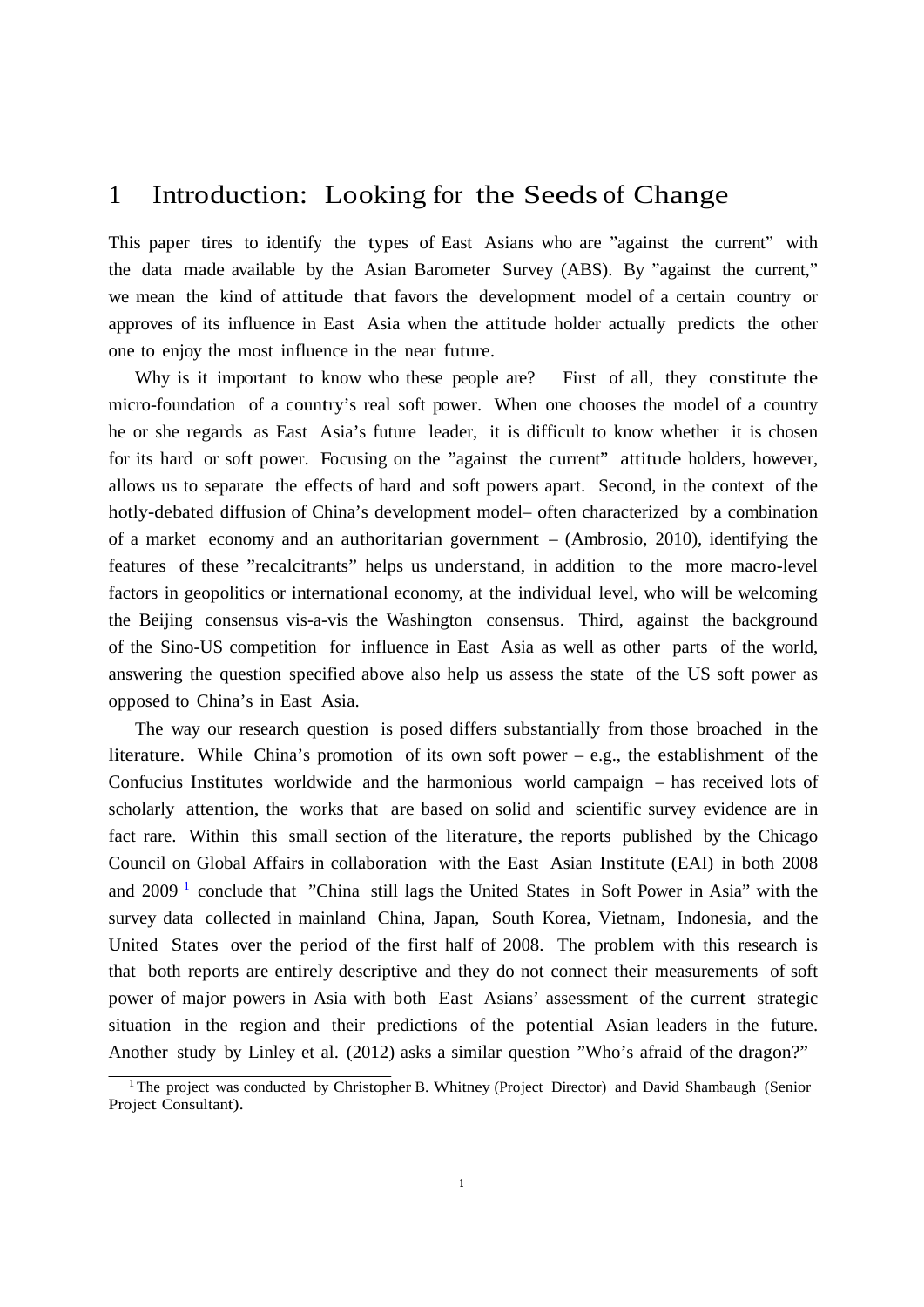in Asia and uses a more sophisticated method to test various theories  $2$  that try to explain how individuals in different nations view China's rise 3 .

The International Relations (IR) Section in the ABS questionnaire provides exactly the information necessary for this question to be answered. The IR section provides, first of all, the information about East Asians' perception of balance of power in East Asia nowadays. (Q 156: Which country has the most influence in Asia?) Furthermore, it also asks East Asians to predict which country will be the next Asian leader in 10 years. (Q 158: In ten years, which country will have the most influence in Asia?) This adds a dynamic dimension to the data and allows us to explore how East Asians react to China's charm offensive given their predictions about the future in this region.

More specific to soft-power-related questions, the IR section of the ABS also provides measurements of soft power. First, the survey asks East Asians their views on the intensivelydebated issue on the development model: "Which country should be a model for our country's future development? " (Q 159). Moreover, it also has information about East Asians' normative assessment of China's growing influence at both regional (Q 157 and Q 157a) and country levels (Q 161 Generally speaking, the influence China on our country is?). With this rich set of questions in the ABS survey, we are able to understand the attitude of the ""against the current" East Asians and their characteristics.

### 2 Data and Method of Analysis

This section introduces the survey data we retrieve from the ABS and also explains the method we use to find the characteristics of the "against the current" attitude holders. Arguably, individuals' attitudes towards China's rise and its "charm offensive" are determined by factors at both country- and individual-level. In the following subsections, we first provide some first cut analyses on country-level factors based on their descriptive statistics and then move on to explaining how our regression model is specified.

<sup>2</sup> This paper will piggyback on Linley et al. (2012) for a basic set of covariates to be included on the right-hand side of our regression equation, and add more regressors to this set that are made available by the ABS.

<sup>3</sup> Accidentally, the survey data Linley et al. (2012) use was also called the "Asia Barometer".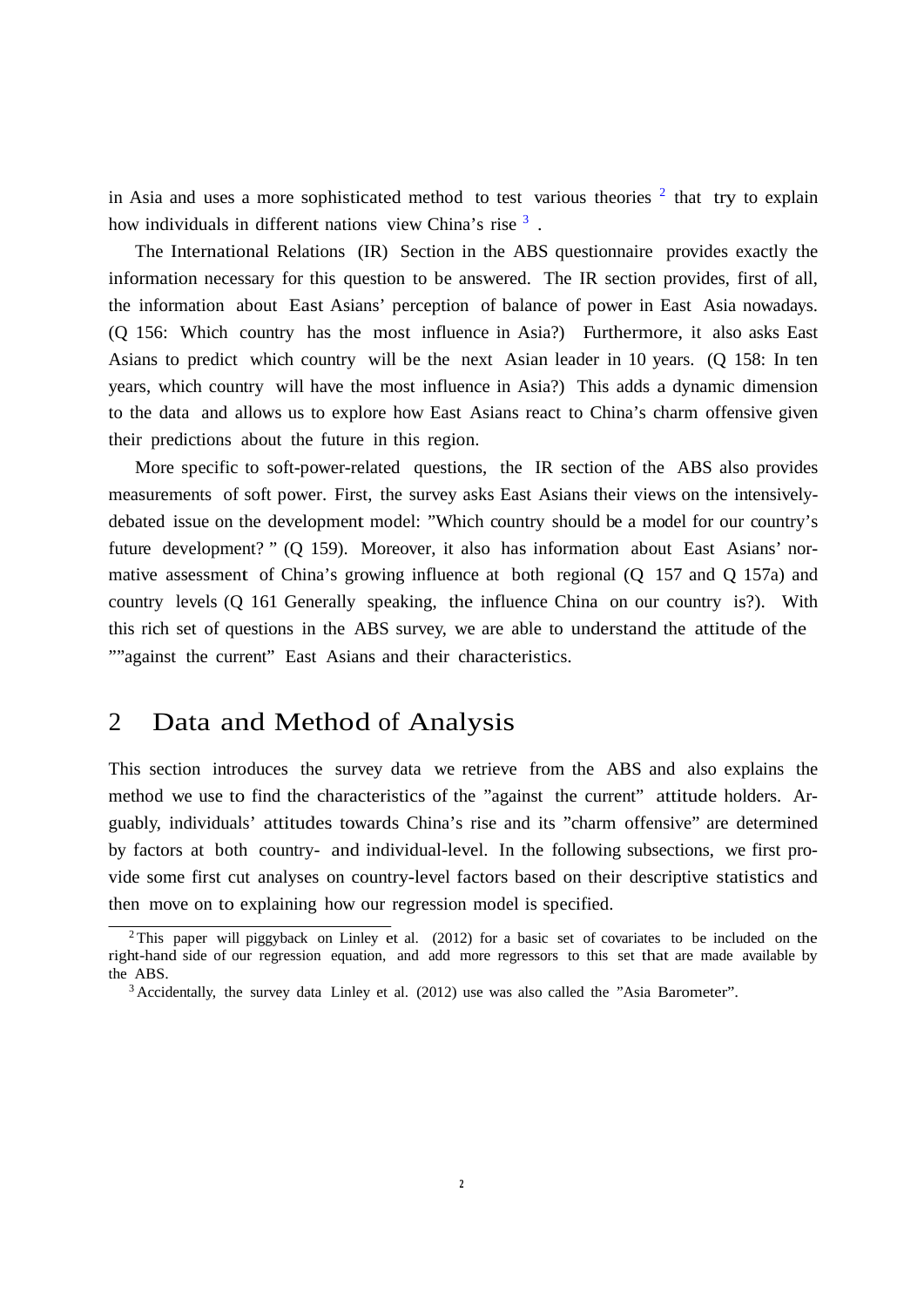#### 2.1 Descriptive Statistics

#### 2.1.1 Country-Level Influence: Some First-Cut Analyses

While descriptive statistics are limited in making inferences, they provide information for sniff tests on why country-level covariates are needed. To begin with, the IR section of the ABS offers two critical pieces of information about how East Asians think about both the current and the future (namely, in 10 years) leadership in Asia. If we focus exclusively on the Sino-US competition in Asia and pit China against the US, Figure 1 conveys a clear message that East Asians in different country-groups actually vary quite a bit in their assessment of which country enjoys the most influence. On the one hand, over 60% of interviewees in countries such as Japan, Korea, and Vietnam think China is the most influential country nowadays. On the other hand, the shares of China fans in Cambodia and the Philippines shrink to a great degree (roughly down to less than a quarter). <sup>4</sup>

If East Asians are so different in their views about who the current leader in Asia is today, do their attitudes show any sign of convergence in their predictions of the future? According to Figure 2, while different countries still differ in their predictions, it is however quite apparent that, in most of these countries, more people recognize the rise of China and the decline in the US' influence in Asia. The interesting exception is the Philippines where 62% of the Filipino still think the US is going to dominate in the future. In a nutshell, the striking differences across nations we have found have provided a good justification for why country-level covariates are needed.

<sup>4</sup> Except Japan, other countries are obviously ignorable owing to their tiny shares.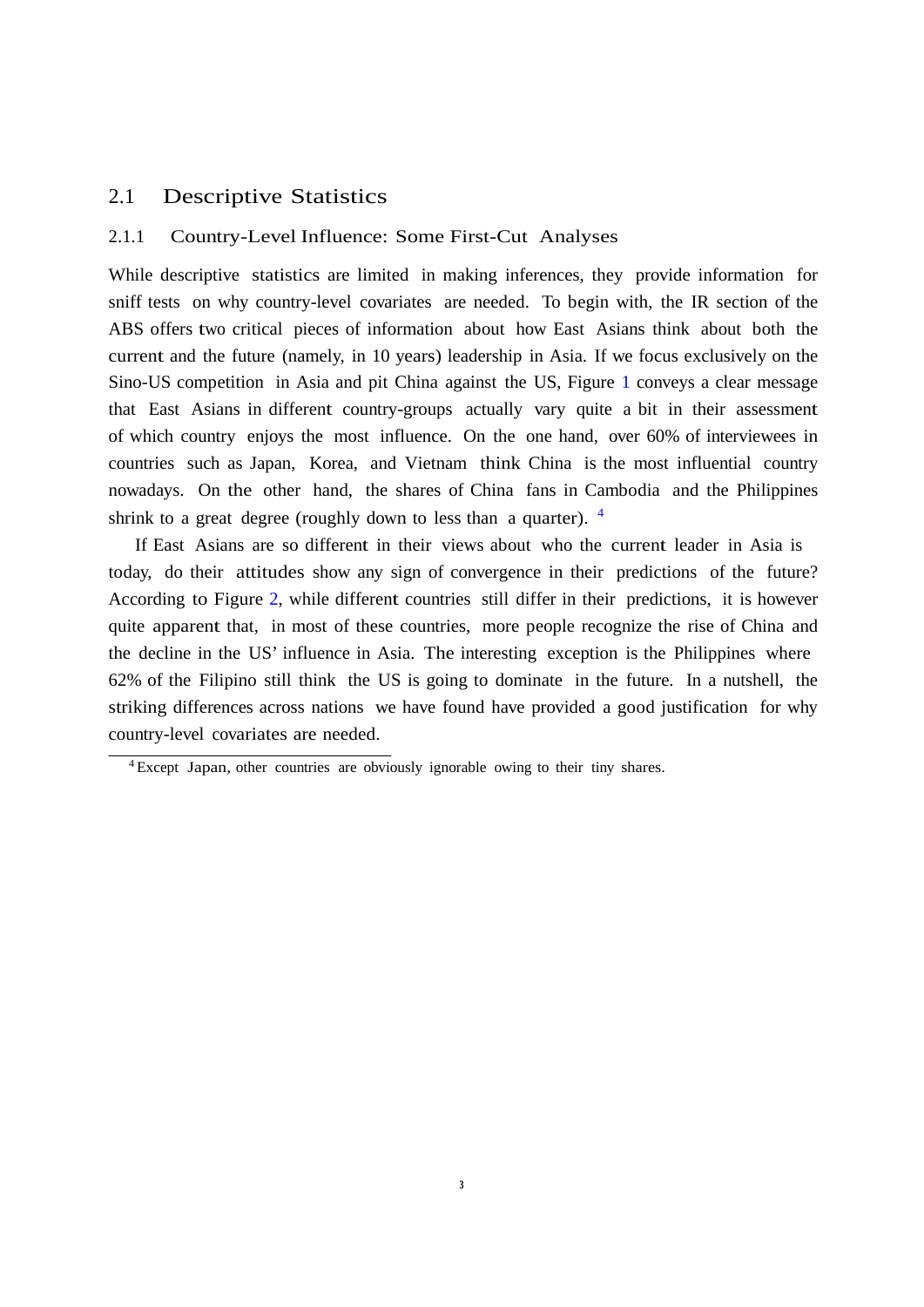

Figure 1: East Asians' Views on Which Country Has the Most Influence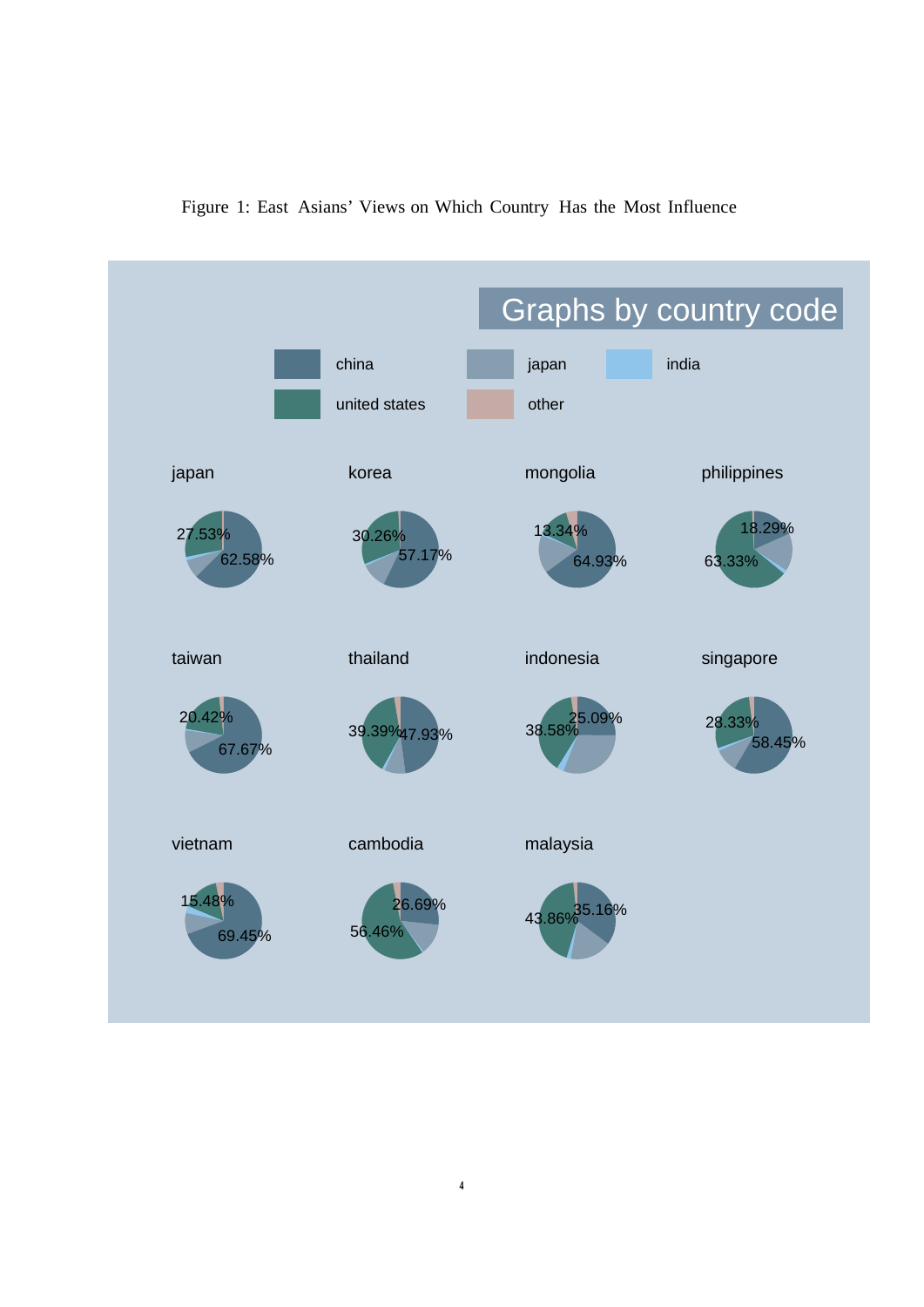



As a matter of fact, national differences also exist in the soft power measurements of the data. The following tables that aggregate the measurements at the country-level provide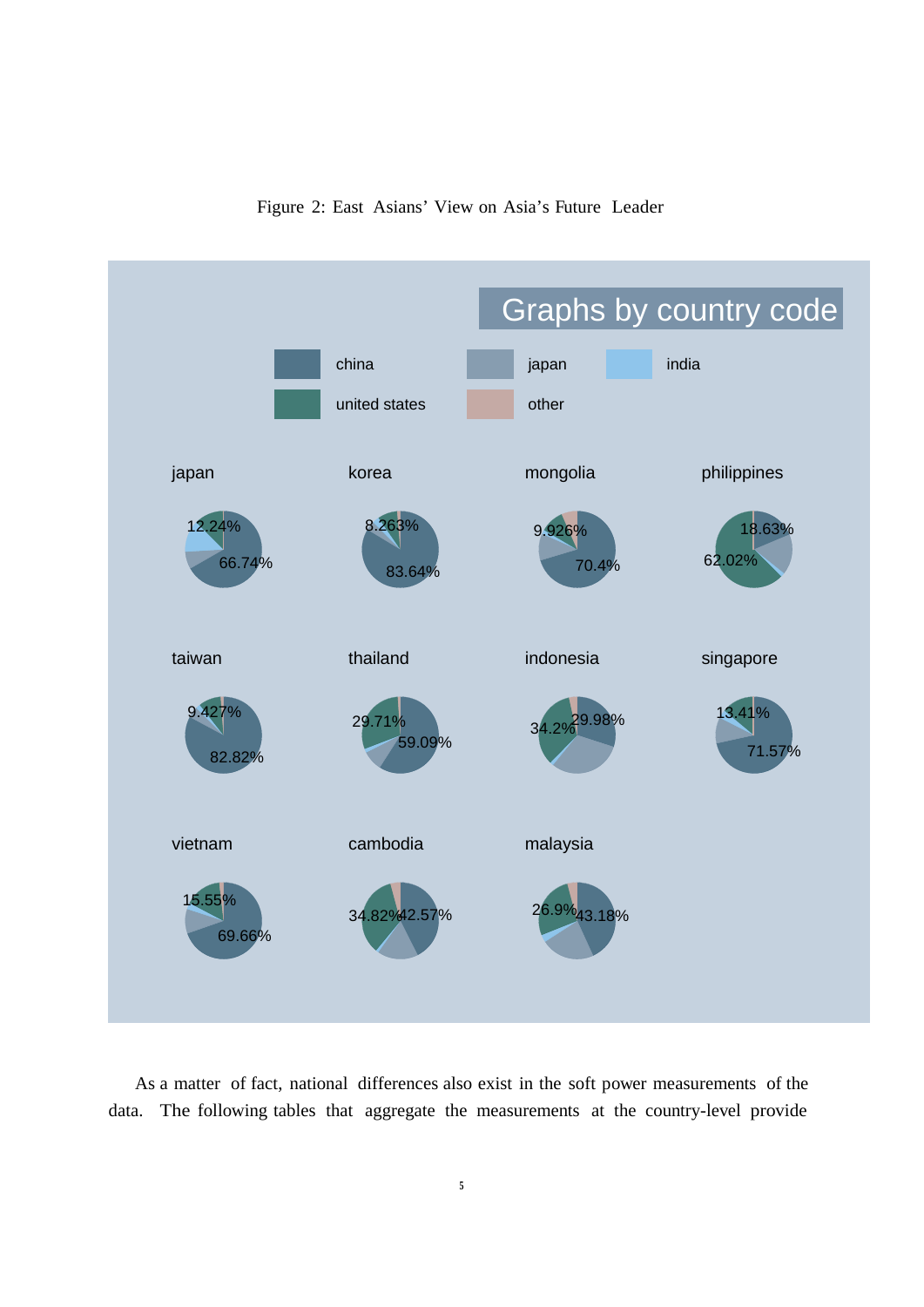further evidence for this proposition. The IR section of the ABS has two questions asking East Asians to normatively evaluate China's influence on the entire region (Q 157 and Q 157a) as well as their countries (Q 161). Both of them are typical measures of soft power in the literature. For example, Linley et al. (2012) uses answers to the following question as their measure: Do you think the following countries have a good influence or a bad influence on your country?

Table 1 documents East Asians' answers to Q 157 and Q 157a. Excluding those countries with too many nonresponses, we can still find that, at the national level, East Asians differ quite a bit in their normative views about China's rise in the region. For instance, while over 60% of interviewed Cambodians show positive attitudes towards China's regional influence, the number is embarrassingly low in Japan (18.29%). In view of the long-standing and deep-seated tensions between China and Japan, this result is by no means surprising.

Alternatively, Table 2 shows East Asians' normative assessment of China's influence on their own countries with a finer measurement and it exhibits a very similar pattern (Vietnam's data are not available). Japan still has the lowest percentage of the positive response and over 70% of the interviewed Cambodians and Filipinos  $\frac{5}{9}$  approve of China's influence on their own countries. Again, both tables reveal the same pattern in the data that individual attitudes are greatly influenced by geopolitical factors at the country-level. In other words, interviewees in Japan are much more likely to have negative views on China's rise that those in countries such as Korea and Malaysia.

<sup>&</sup>lt;sup>5</sup> It has to be noted that the survey was taken in 2010, and, after the conflict between China and the Philippines in the South China Sea earlier this year (2012), it is highly unlike for the Filipinos to hold the same attitudes.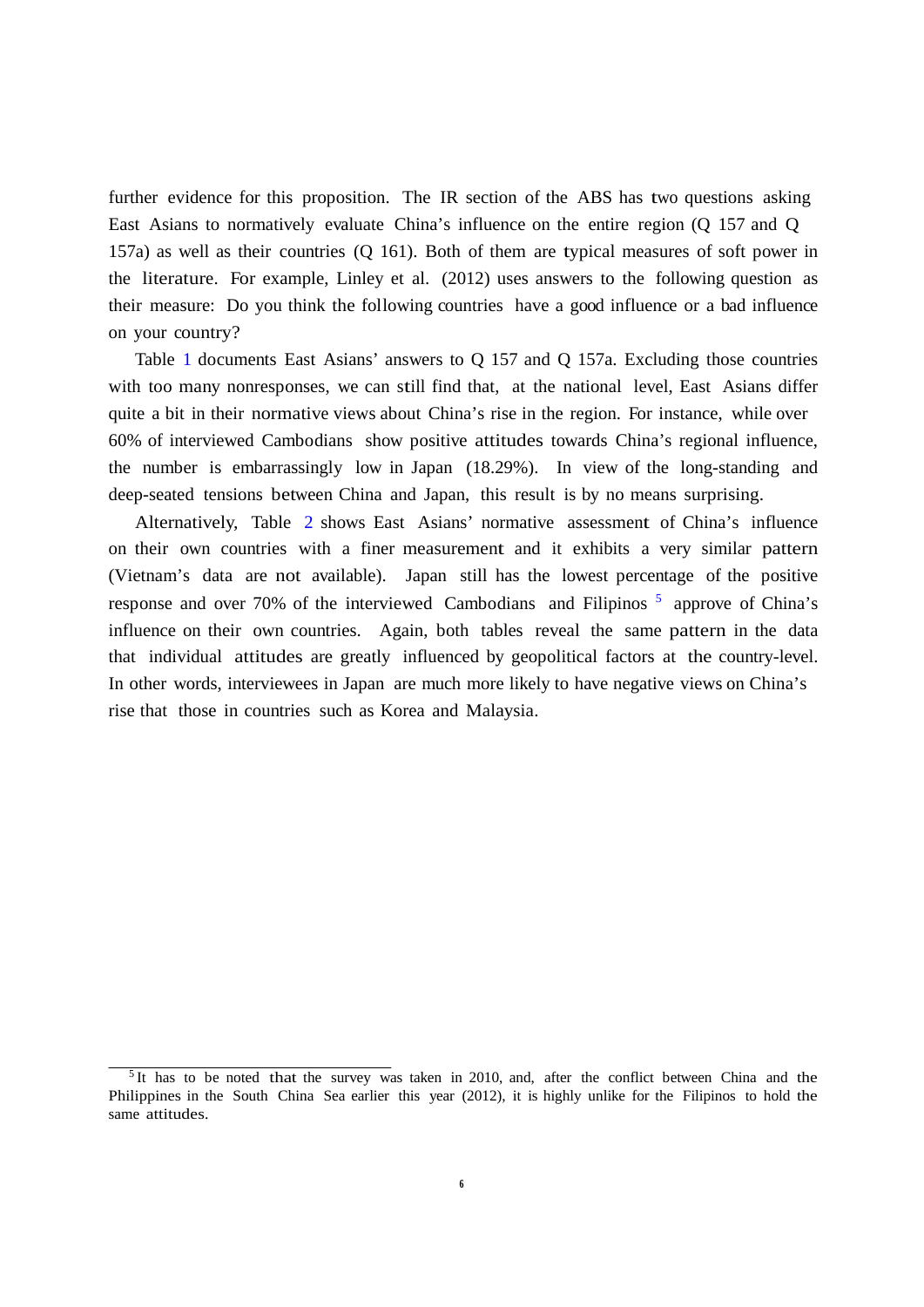| Country     | Good<br>More<br>Much | Somewhat More Good | Subtotal | Somewhat More Harm | Harm<br>Much<br>More | Subtotal                 | No Answer      |
|-------------|----------------------|--------------------|----------|--------------------|----------------------|--------------------------|----------------|
|             | Than Harm            | Than Harm          | (Good)   | Than Good          | Than Good            | (Harm)                   |                |
| Cambodia    | 16.58                | 51.58              | 68.16    | 19.25              | 6.58                 | 25.83                    | 6.01           |
| Indonesia   | 3.16                 | 42.9               | 49.06    | 21.35              | 3.55                 | 24.9                     | 29.04          |
| Japan       | 2.23                 | 16.06              | 18.29    | 61.86              | 16.86                | 78.72                    | 2.99           |
| Korea       | 6.88                 | 43.58              | 50.46    | 34.47              | 7.54                 | 42.01                    | 7.53           |
| Malaysia    | $\sim$               | $\sim$             | $\sim$   | $\sim$             | $\sim$               | $\overline{\phantom{a}}$ | $\overline{a}$ |
| Mongolia    | 3.97                 | 26.86              | 30.83    | 49.09              | 11.57                | 60.66                    | 8.51           |
| Philippines | 17.33                | 45.08              | 62.41    | 15.67              | 6.83                 | 22.5                     | 15.09          |
| Singapore   | 10.8                 | 53.8               | 64.6     | 13.8               | 3.9                  | 17.7                     | 17.7           |
| Taiwan      | 6.85                 | 42.15              | 49       | 26.63              | 6.47                 | 33.1                     | 17.9           |
| Thailand    | 4.7                  | 29.17              | 33.87    | 17.2               | 3.7                  | 20.9                     | 45.23          |
| Vietnam     | 7.64                 | 12.85              | 20.49    | 9.49               | 6.97                 | 16.46                    | 63.05          |

#### Table 1: Normative Assessment of China's Regional Influence (Percentage)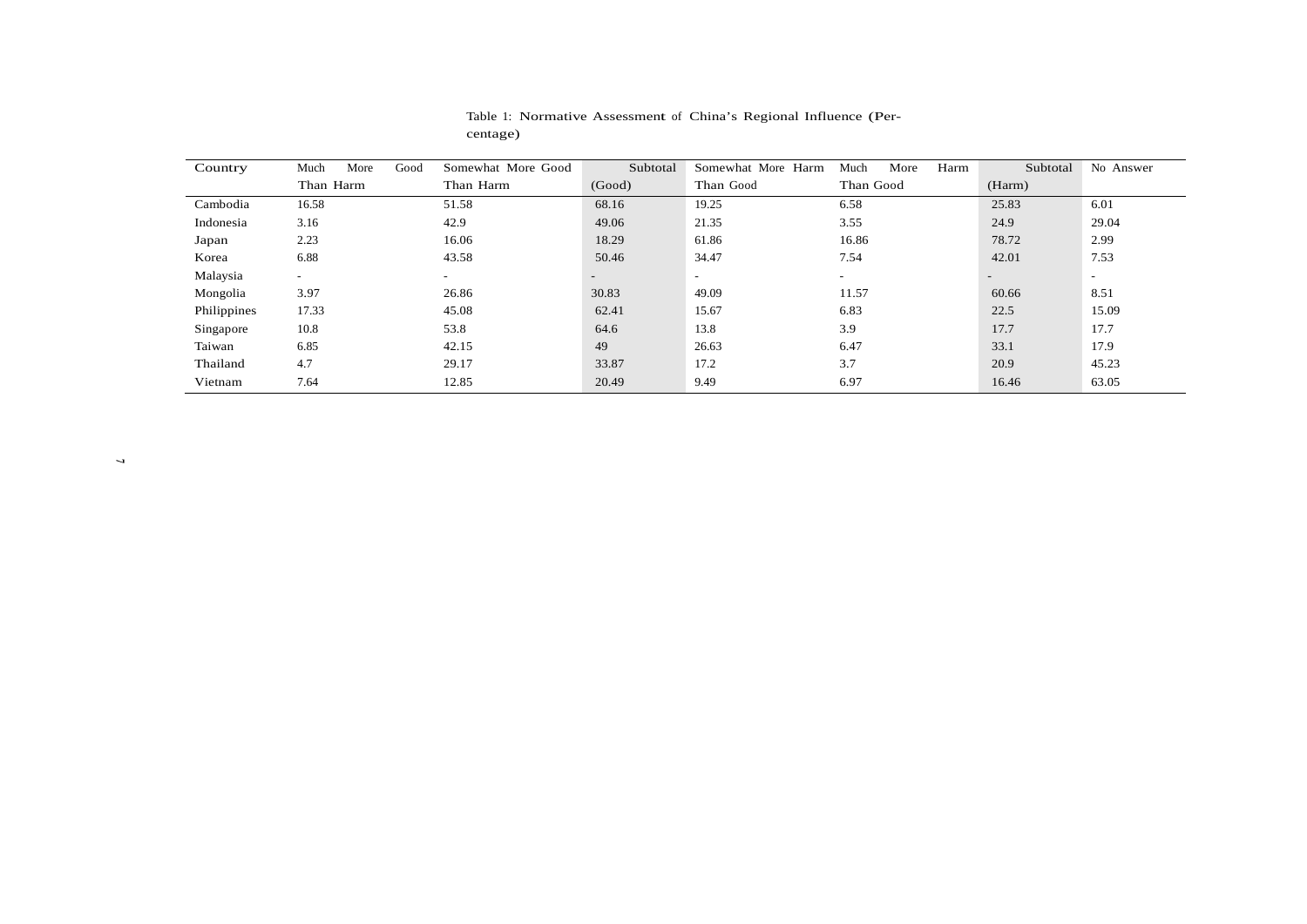| Country     | Posi-<br>Very | Positive                 | Somewhat                 | Subtotal                 | Somewhat                 | Negative                 | Very Nega-               | Subtotal                 | No Answer                |
|-------------|---------------|--------------------------|--------------------------|--------------------------|--------------------------|--------------------------|--------------------------|--------------------------|--------------------------|
|             | tive          |                          | Positive                 | (Positive)               | Negative                 |                          | tive                     | (Negative)               |                          |
| Cambodia    | 13.8          | 44                       | 18.9                     | 76.7                     | 13.5                     | 3.25                     | 1.83                     | 18.58                    | 4.72                     |
| Indonesia   | 5.9           | 38.58                    | 13.61                    | 58.09                    | 6.19                     | 9.35                     | 1.35                     | 16.89                    | 25.02                    |
| Japan       | 0.6           | 2.61                     | 19.84                    | 23.05                    | 57.02                    | 14.63                    | 3.72                     | 75.37                    | 1.58                     |
| Korea       | 2.4           | 16.65                    | 27.67                    | 46.72                    | 31.65                    | 13.59                    | 4.31                     | 49.55                    | 3.73                     |
| Malaysia    | 5             | 29.7                     | 37.6                     | 72.3                     | 9.88                     | 5.8                      | 1.4                      | 17.08                    | 10.62                    |
| Mongolia    | 1.82          | 8.76                     | 16.61                    | 27.19                    | 48.68                    | 13.55                    | 6.12                     | 68.35                    | 4.46                     |
| Philippines | 12.67         | 30.5                     | 35.75                    | 78.85                    | 9.08                     | 6.83                     | 1.92                     | 17.83                    | 3.32                     |
| Singapore   | 6             | 37                       | 29.5                     | 72.5                     | 11.4                     | 8.6                      | 3.2                      | 23.2                     | 4.3                      |
| Taiwan      | 4.4           | 16.08                    | 20.6                     | 41.08                    | 22.8                     | 13.19                    | 10.62                    | 46.61                    | 12.31                    |
| Thailand    | 3.17          | 18.3                     | 20.7                     | 42.17                    | 16                       | 4.3                      | 1.65                     | 21.95                    | 35.88                    |
| Vietnam     | -             | $\overline{\phantom{a}}$ | $\overline{\phantom{0}}$ | $\overline{\phantom{a}}$ | $\overline{\phantom{a}}$ | $\overline{\phantom{0}}$ | $\overline{\phantom{0}}$ | $\overline{\phantom{a}}$ | $\overline{\phantom{a}}$ |

Table 2: Normative Assessment of China's Influence on Individual Countries (Percentage)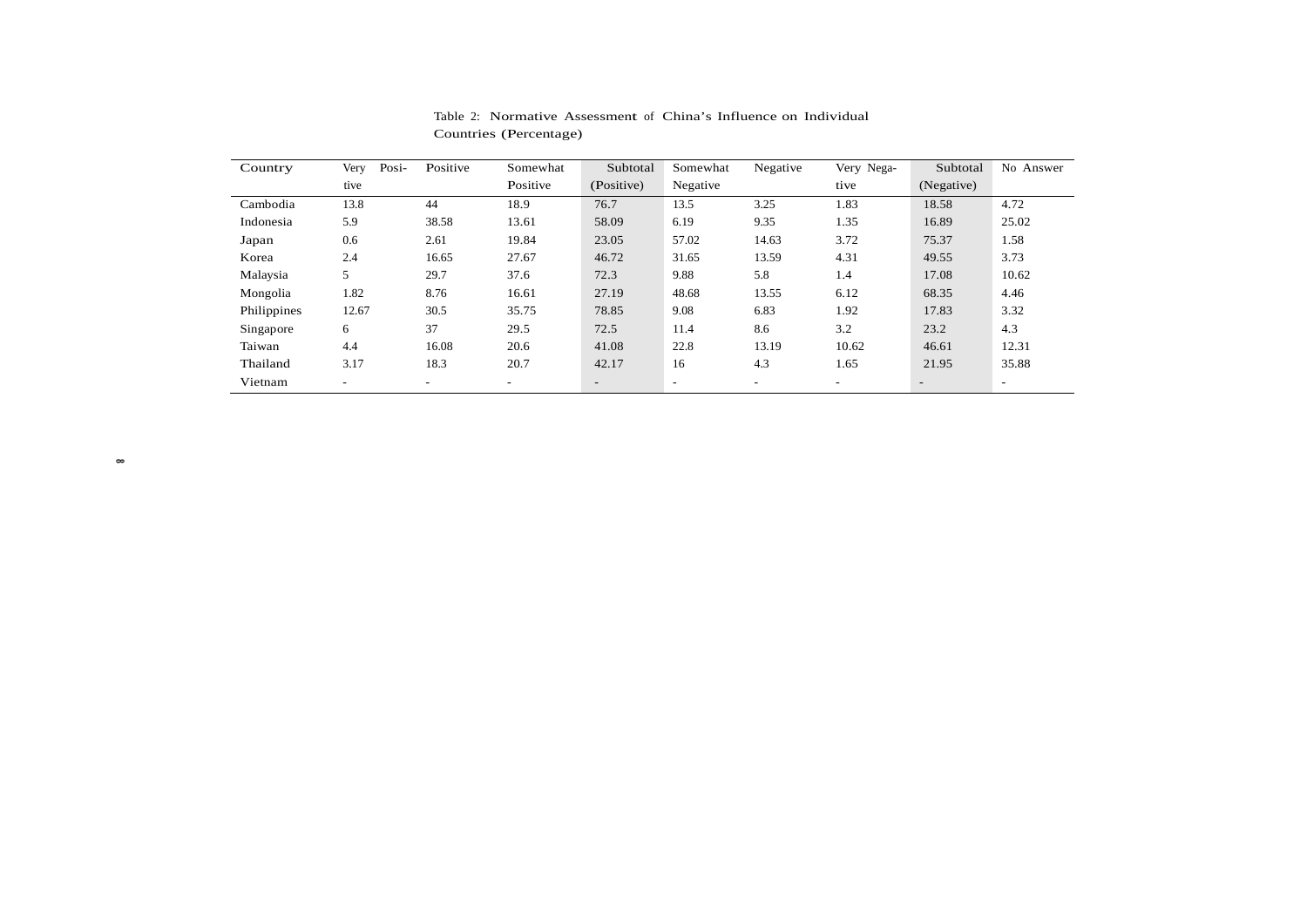| Country     | <b>US</b> | China | India | Japan                    | Singapore                | Others | Our Own        | No Answer |
|-------------|-----------|-------|-------|--------------------------|--------------------------|--------|----------------|-----------|
| Cambodia    | 41.92     | 19.75 | 1.17  | 20.42                    | 6.17                     | 5.17   | 3.42           | 2         |
| Indonesia   | 19.94     | 11.81 | 1.1   | 25.81                    | 9.1                      | 1.87   | 6.45           | 23.94     |
| Japan       | 18.19     | 1.8   | 5.21  | $\overline{\phantom{a}}$ | 8.99                     | 9.26   | 53.35          | 3.19      |
| Korea       | 34.96     | 7.54  | 0.99  | 21.71                    | 15.41                    | 2.07   | 9.36           | 7.95      |
| Malaysia    | 7.83      | 12.69 | 0.82  | 29.08                    | 10.3                     | 0.82   | 31.3           | 7.17      |
| Mongolia    | 21.65     | 9.59  | 0.74  | 15.7                     | 7.2                      | 9      | 28.18          | 7.93      |
| Philippines | 64.67     | 7.3   | 0.75  | 16.75                    | 6.08                     | 1.67   | $\overline{0}$ | 2.75      |
| Singapore   | 23.1      | 12.1  | 2     | 16.2                     | $\overline{\phantom{a}}$ | 5.1    | 36.1           | 5.4       |
| Taiwan      | 13.57     | 4.21  | 0.38  | 29.02                    | 21.86                    | 3.45   | 20.41          | 7.73      |
| Thailand    | 13.29     | 12.9  | 0.2   | 10.25                    | 7.08                     | 0.8    | 34.4           | 21.1      |
| Vietnam     | 6.38      | 14.95 | 0.5   | 10.67                    | 6.88                     | 0.3    | 28.21          | 32.07     |

Table 3: Development Model Choices (Percentage)

Another measure of soft power provided by the ABS IR section is the choice of development model that East Asians think their countries should adopt. Again, Table 3 documents East Asians' choices at the country level. The patter of choice revealed here is obviously more complicated than those in the previous measurements. It is apparent that the Sino-US competition in the East Asian region cannot fully account for what is going on here. For instance, the percentage of the Taiwanese interviewees choosing China as their model has only 4.21%, but the percentage of those who pick the US is not especially high, either (13.57%). As a matter of fact, the total percentage of those choosing China and the US is even lower than the share of people choosing Japan (29.02%) or Singapore (21.86%) alone. According to Figure 2, 82.82% of the interviewed Taiwanese choose mainland China to be the country that has the most influence in 10 years, but this does not make the same percentage of people choose the China model for their future development. Taiwan's case is not particularly exceptional. 71.57% of the interviewed Singaporeans regard China as Asia's future leader, but the percentage of people in favor of the China model is only 12.1%. This shows that other factors such as the economy size could also be fairly important for a country to choose the model it wants to follow. From this perspective, it is even more interesting to investigate why some people choose China as a model taking all other non-soft-power considerations into account.

#### 2.1.2 Individual-Level Sources of Influence

Linley et al. (2012) lists following sources of influence

- 1. Interest
- 2. Information and Contacts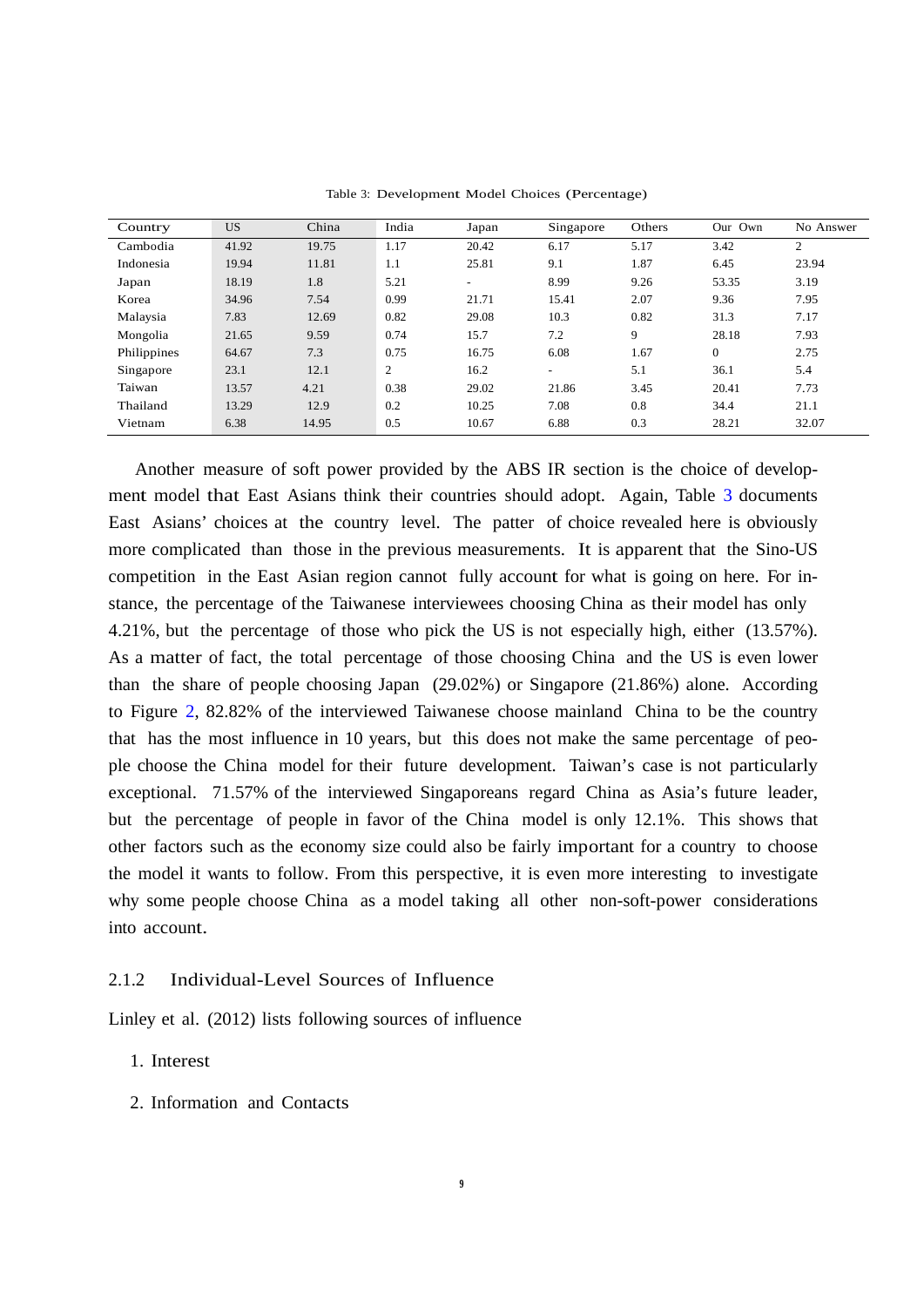- 3. Identity
- 4. Core Values
- 5. Socio-Demographic Characteristics

The conversion table of the variables used in Linley et al. (2012) and those the ABS has is appended to this paper. WE add to this set of variables some others (individual-level variables) that are made available by the ABS. They include

- China's Democracy (Q 120)
- Developmentalism (Q 126)
- Protectionism (Q 152)

We also incorporate a bunch of country-level variables that capture the bilateral relationship between China and other countries in the data set.

- Dalai Lama visits around 2010
- Security alliance with the US
- Trade

#### 2.2 Model Specification

As we have mentioned from the very beginning, we would like to identify who the "against the current" East Asians are and explain their behavior. To do this, we run two Probit models. To further explain how our model is specified, we provide the following two sets of histograms.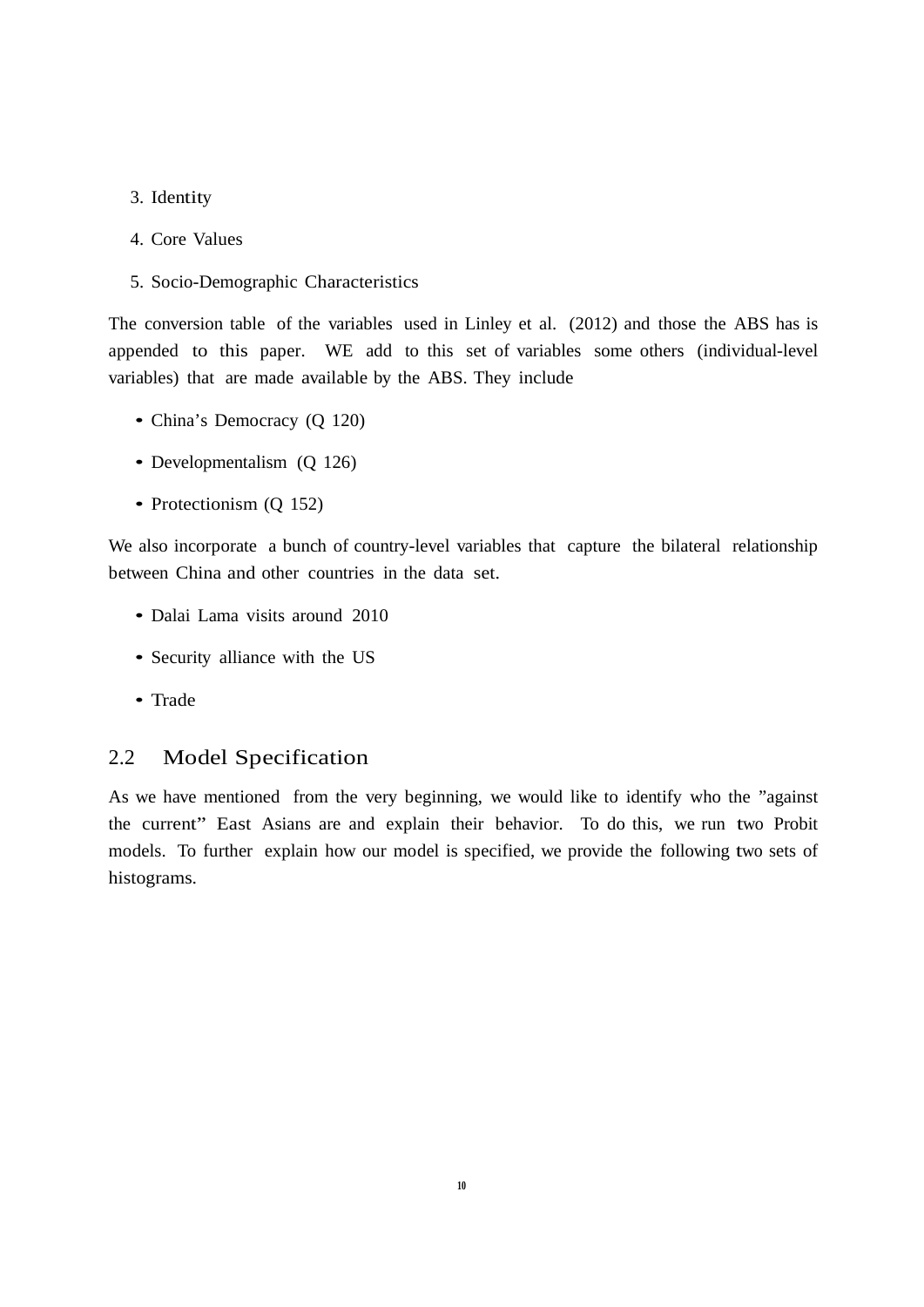



q159. which country should be a model for our own country's future development? Graphs by country code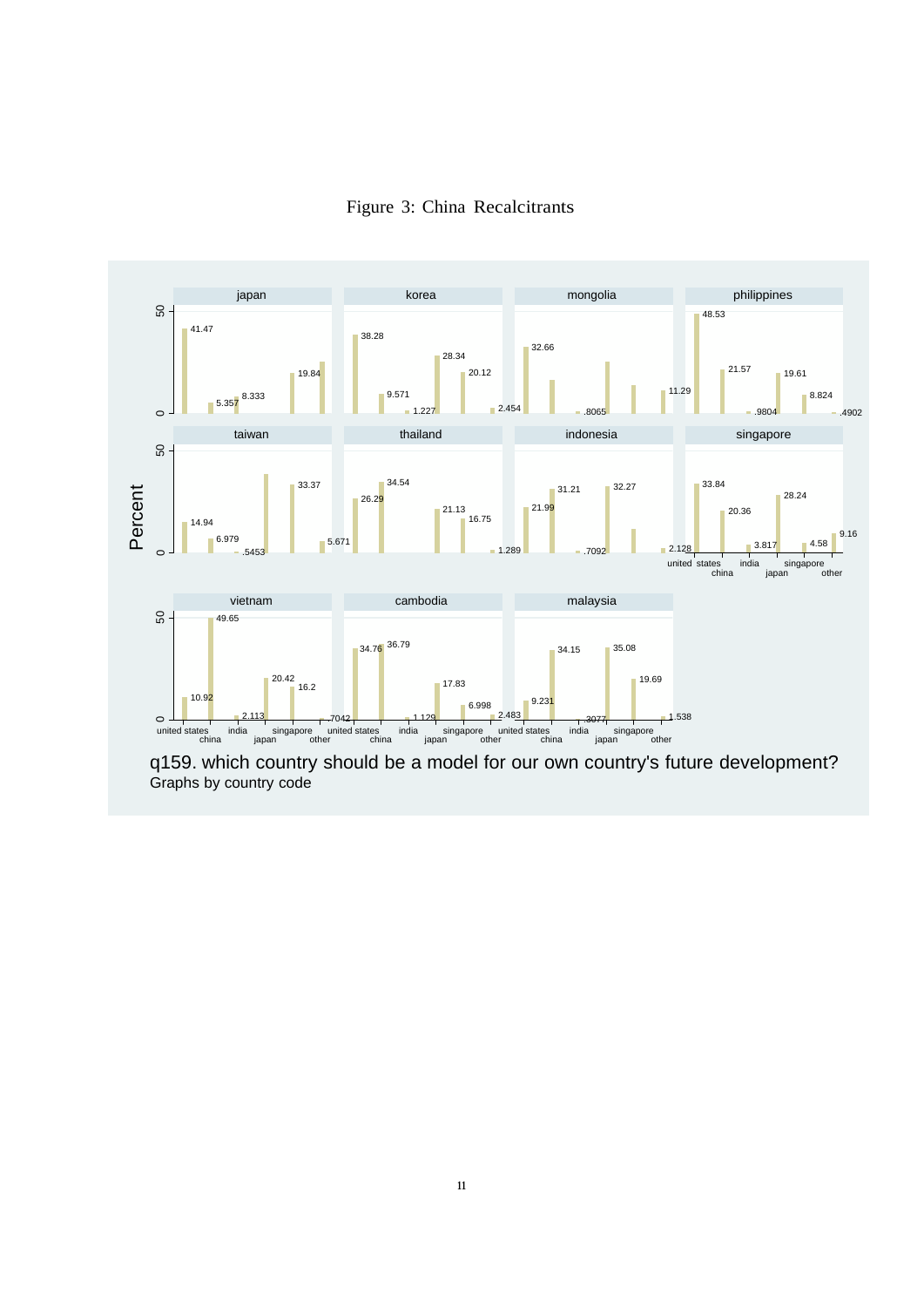



Graphs by country code

Figure 3 shows the country-specific distributions of development model choices made by those East Asians who predict China to be the most influential country in 10 years. Alternatively, Figure 4 shows the same distribution of choices made by those whose predictions are the US instead. Visually, these two sets of histogram present a clear pattern where the China recalcitrants outnumber the US recalcitrants. This preliminary finding is consistent with those in the reports published by the Chicago Council on Global Affairs, but, of course, this is not quite what we would like to know. What really interests us in this paper is how both types of East Asians can be characterized. To do this, we run two separate probit regressions for both subsets of the China recalcitrants and the US recalcitrants.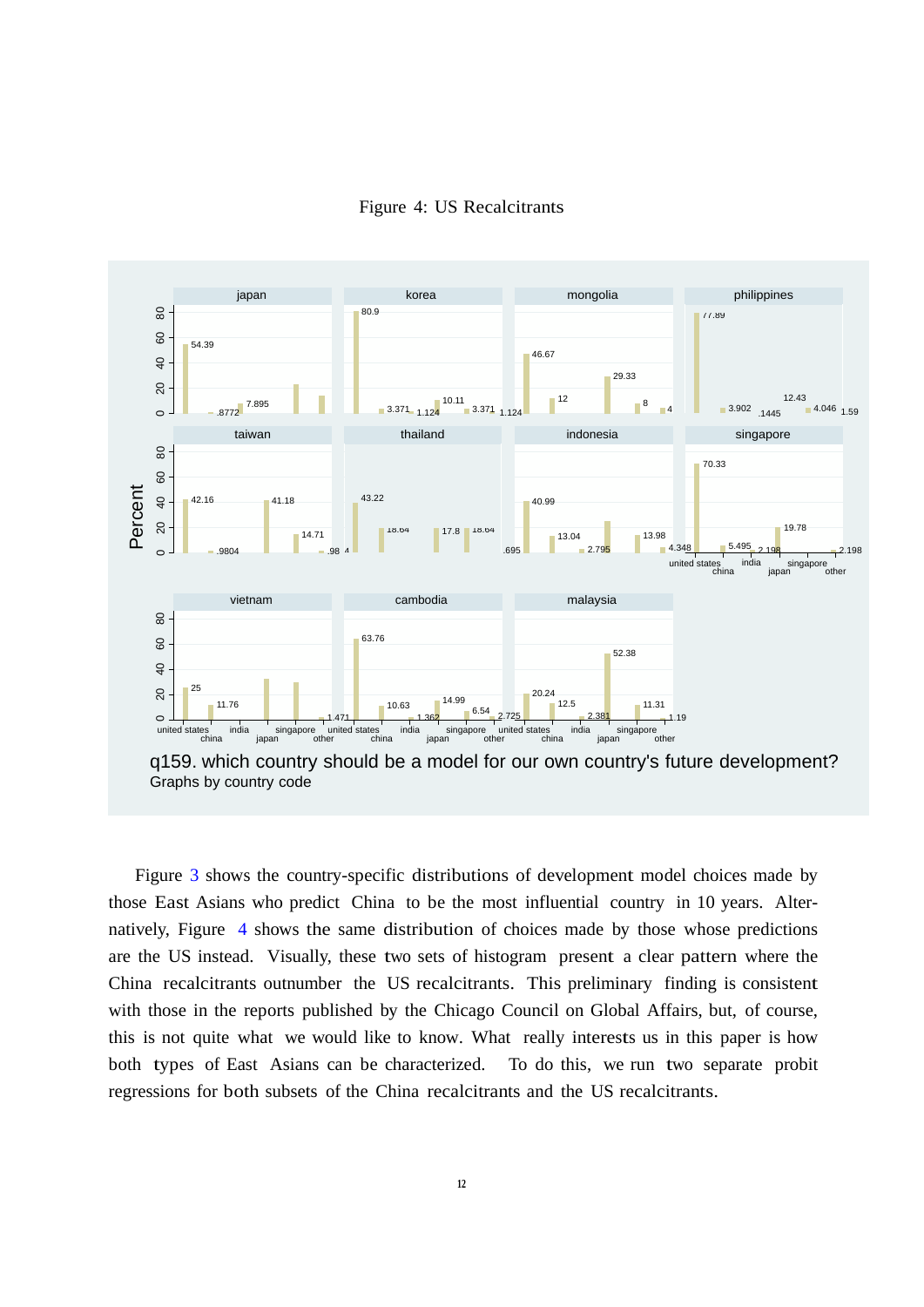### 3 Results

| Variable                   | China Recalcitrants        | <b>US</b> Recalcitrants   |
|----------------------------|----------------------------|---------------------------|
| Constant                   | $-1.024505$ (7.440757)     | $-7.070493*$ (2.935269)   |
| Age                        | $-9.07e-07$ (.003767)      | $.0033848*$ (.001497)     |
| China's Democracy          | $-0.001684$ (.022024)      | $-0.0058954$ (.0100095)   |
| China's Regional Influence | $.0732325***$ $.0203996$ ) | $-1917982*$ (.0788312)    |
| Dalai                      | $-.2279888$ (.4659883)     | $-0.0365831$ (.0790137)   |
| Developmentalism           | .0265909(.0399244)         | $-0107014$ (.0155543)     |
| Education                  | $-.0391308***$ (.010222)   | $-0317308$ $(.0231314)$   |
| Family Economic Prospect   | $.0186232$ $(.01741)$      | $-0.0124864$ (.0401814)   |
| Gender (female)            | $-.1339754$ $(.1051454)$   | $-0.0160075$ (.0404086)   |
| Government Evaluation      | $-0.0266368$ $(0.0242665)$ | $-0.0599797$ (.0589895)   |
| National Economic Prospect | .0066533 (.034648)         | $.0108976$ $(.0160758)$   |
| Protectionism              | .0428287 (.0488623)        | $-0.0157112$ (.0199284)   |
| Socioeconomic Status       | .1200473 (.0662238)        | $-0.0403713$ (.0286318)   |
| US Security Alliance       | .9793267* (.4834144)       | $1.037993***$ $(.089316)$ |
| Total Trade with China     | $-6.58e-09**$ (2.10e-09)   | $-4.21e-09***$ (5.20e-10) |
| Foreign Media Exposure     | .001494 (.0369746)         | .0237291 (.0143176)       |
| Religiosity                | $-.0420062$ $(.0254438)$   | $.0155353*$ $(.0077555)$  |
| No. of Observation         | 1802                       | 5314                      |

Table 4: Two Probit Models

The regression outputs of both models are documented in Table 4. What stands out first in this table is that both models share several statistically significant country-level covariates in common. First of all, total trade with China have negative effects on individuals' choice to convert in both models. In other words, living in a country trading more with China makes this individual less recalcitrant and more willing to choose the model adopted by the most influential country. Similarly, having security alliance with the US has the same effect.

At the individual level, East Asians' normative assessment of China' regional influence, however, has opposite effects in these two models. As far as the China recalcitrants model is concerned, the more one thinks China's regional influence as harmful, the less likely this person will choose China as the development model. By contrast, in the case of US recalcitrants, negative view on China's regional influence makes it less likely for one to abandon the US model. This result is very intuitive. In addition, age as a factor has a positive effect in the US recalcitrants case. In other words, it is more likely for older people to choose the China model.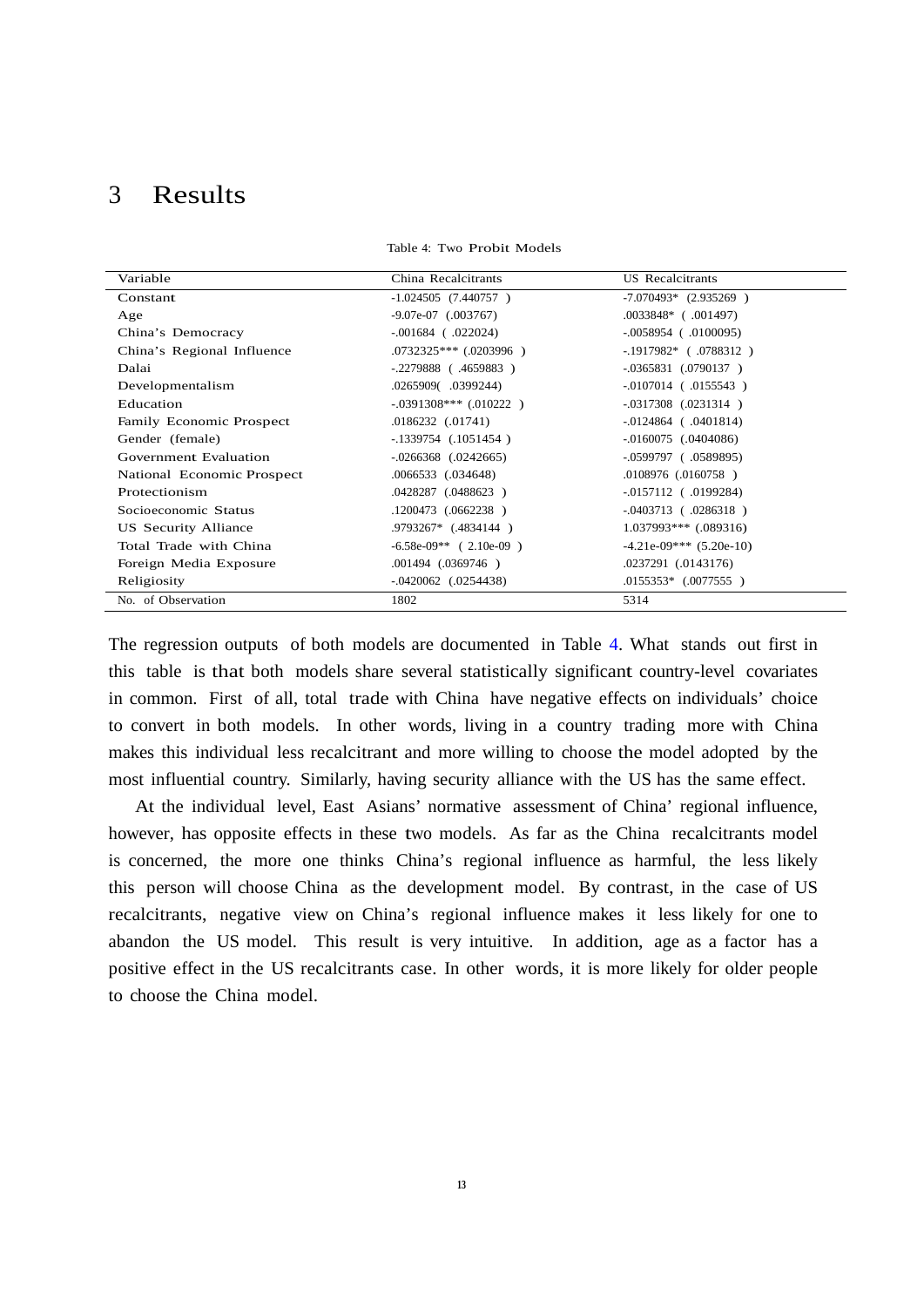### 4 Conclusion

This paper provides some preliminary observations on the data made available by the IR section of the ABS. Instead of trying to identify very general patterns, our study differ from the current literature in our efforts to focus exclusively on the converters in East Asia and therefore allows us to take a peep into future developments in the Sino-US competition for soft power.

In general, the China model is indeed still lagging behind the US model. However, according to our models, this is not unchangeable. With more campaign for China's positive contributions to the region, the China model can still win more support in the region. Trade, however, has a stabilizing power in making people stay on their original courses. From this perspective, China's growing trade with its partners is really a mixed blessing.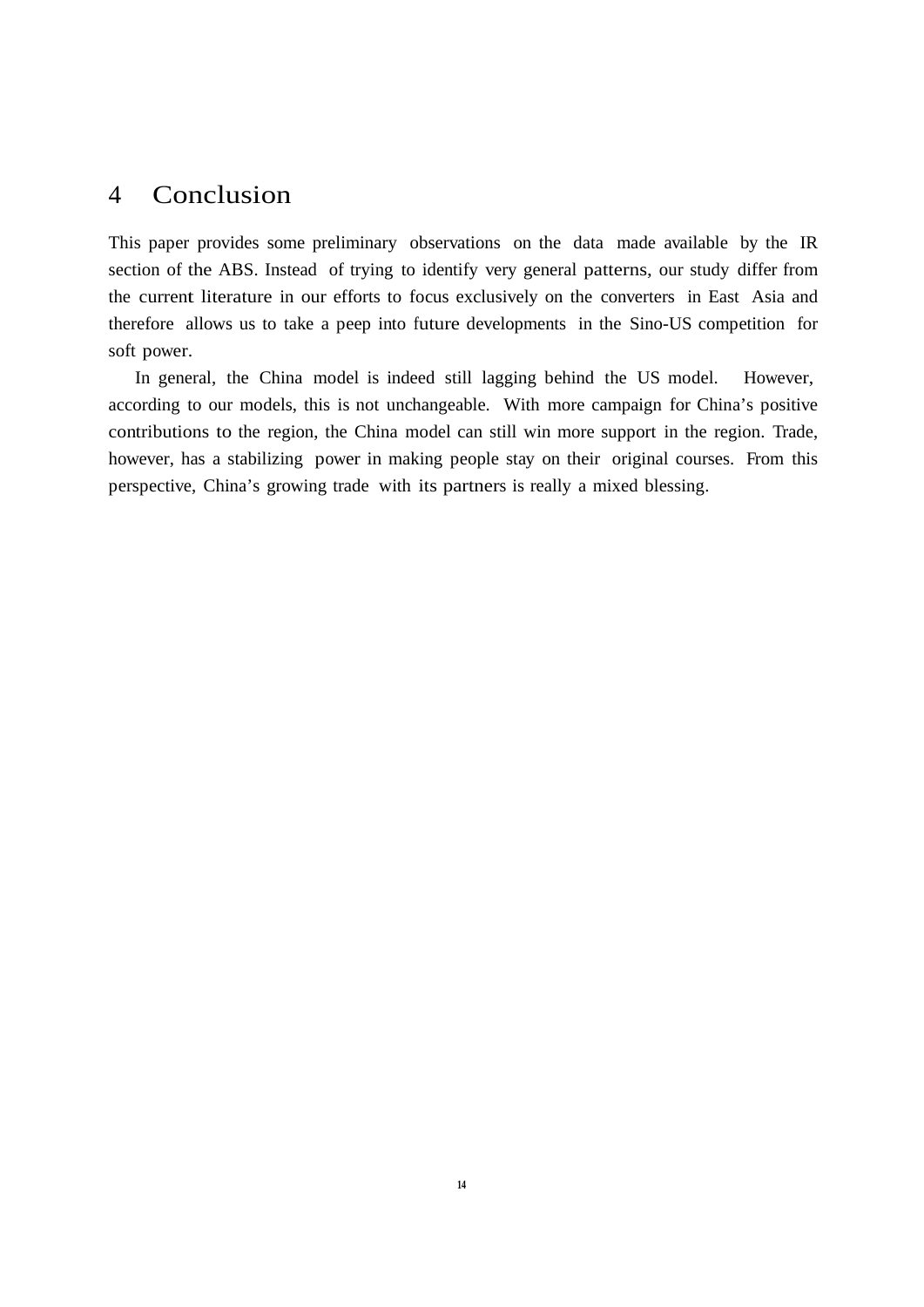### References

- [1] Ambrosio, Thomas. 2010. "Constructing a Framework of Authoritarian Diffusion: Concepts, Dynamics, and Future Research." International Studies Perspectives 11, 375a392.
- [2] Goldsmith, Benjamin E. and Yusaku Horiuchi. 2012. "In Search of Soft Power: Does Foreign Public Opinion Matter for US Foreign Policy?" World Politics 64(3): 555-585.
- [3] Heeringa, Steven, Brady T. West, Patricia A. Berglund. 2010. Applied Survey Data Analysis. Boca Raton, Fla. : CRC Press,
- [4] Linley, Matthew, James Reilly, and Benjamin E. Goldsmith. 2012. "Who's Afraid of the Dragon? Asian Mass Publics' Perceptions of China's Influence." Japanese Journal of Political Science forthcoming.
- [5] The Chicago Council on Global Affairs. 2008. Soft Power in Asia: Results of a 2008 Multinational Survey of Public Opinion. China Still Lags the United States in Soft Power in Asia. Chicago, IL: The Chicago Council on Global Affairs.
- [6] The Chicago Council on Global Affairs. 2009. Soft Power in Asia: Results of a 2008 Multinational Survey of Public Opinion. New Results and Analysis. 2009 Edition. Chicago, IL: The Chicago Council on Global Affairs.